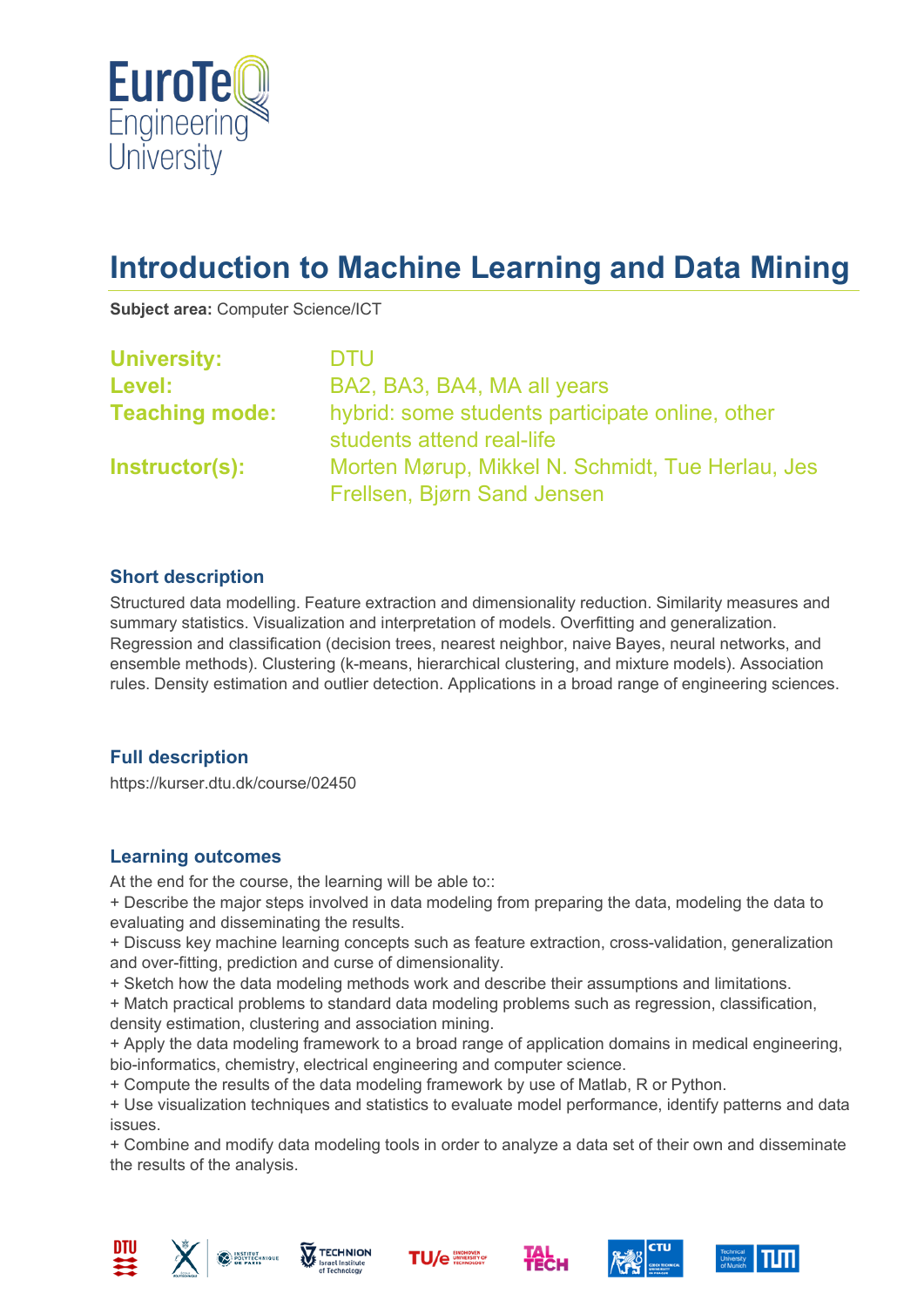

# **General information**

| <b>Contact hours per week:</b> | 4                                                                                                                                     |
|--------------------------------|---------------------------------------------------------------------------------------------------------------------------------------|
| <b>Total workload:</b>         | 140 (in student hours for the whole course)                                                                                           |
| <b>ECTS credits:</b>           | 5                                                                                                                                     |
| Language:                      | English                                                                                                                               |
|                                |                                                                                                                                       |
| <b>Course start date:</b>      | 29 August 2022                                                                                                                        |
| Course end date:               | 02 December 2022                                                                                                                      |
| Add. info about start date:    |                                                                                                                                       |
| Weekly teaching day/time:      | Every Tuesday from 1 PM - 5 PM (+1 UTC)                                                                                               |
| Time zone:                     | CET (Denmark, Germany, France, Netherlands, Switzerland, Czech<br>Republic)                                                           |
| <b>Further information:</b>    |                                                                                                                                       |
| <b>Prerequisites:</b>          | mathematics (including<br>linear algebra),<br>introductory<br>Introductory<br>programming in Python/R/Matlab, introductory statistics |
| <b>Activities and methods:</b> | Lectures, Group work, Exercises                                                                                                       |
| <b>Presence on campus:</b>     | Presence on campus not required                                                                                                       |

# **Final examination**

| Form:                        | Date will be announced but final examination between 5/12 2022 - 22/12<br>2022 |
|------------------------------|--------------------------------------------------------------------------------|
| Date:                        |                                                                                |
| Location/format:             | online                                                                         |
| <b>Re-sit possibility:</b>   | <b>ves</b>                                                                     |
| <b>Transcript available:</b> | end of semester                                                                |
| Add. info/requirements:      |                                                                                |

# **Registration**

To register for this course, follow the registration requirements of your **home university** as specified here: [www.euroteq.eu/courses-registration.](http://www.euroteq.eu/courses-registration)